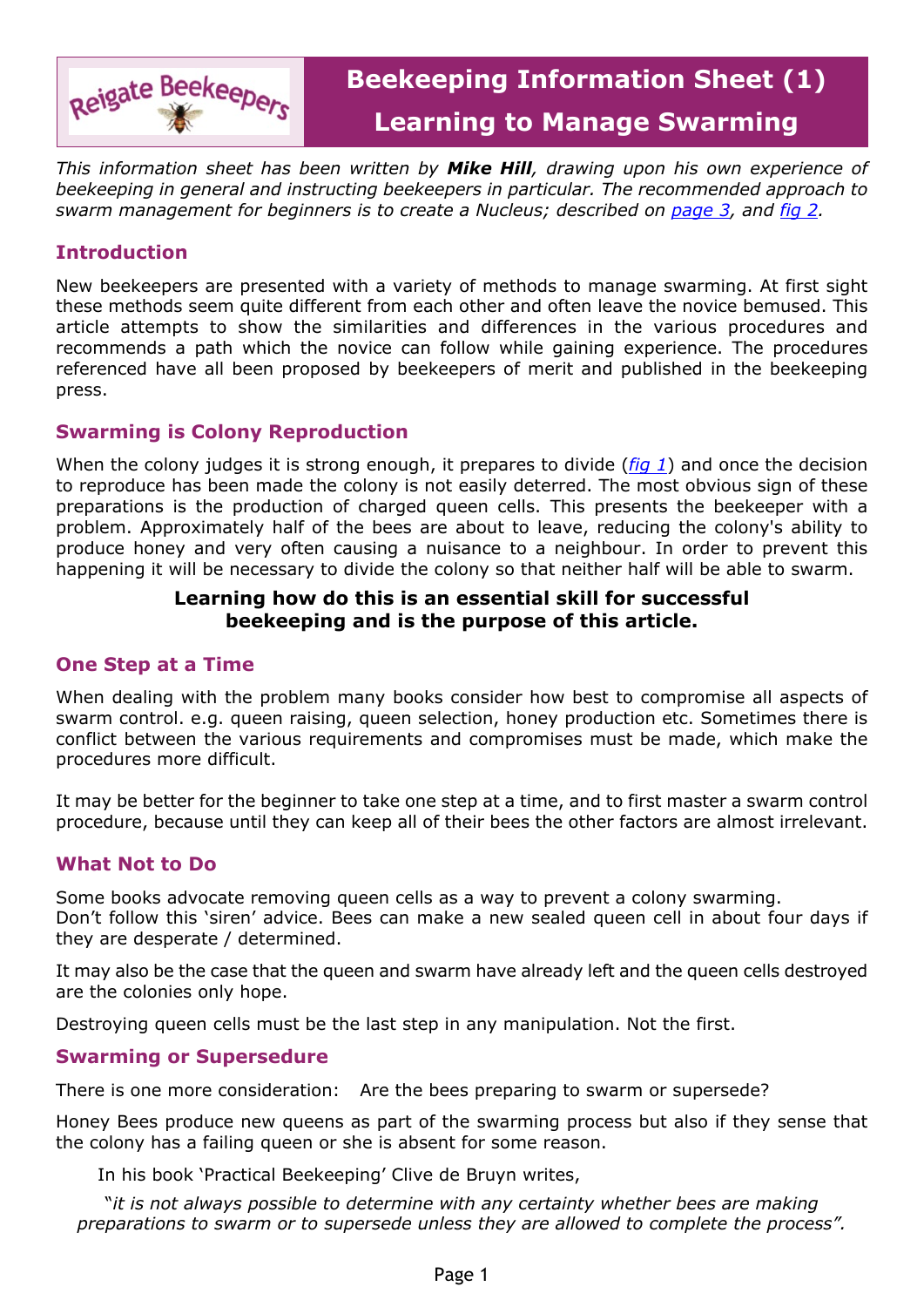If supersedure is presumed and the bees are left alone, then, if swarming was intended the swarm will be lost (and also the honey crop).

If supersedure is intended and swarm control is applied, then the beekeeper will have had an hour or two of unnecessary work, but the bees will not be lost.

The beginner, (who probably only has one or two colonies and can't afford to lose any) is advised to assume swarming is the intention and to start swarm control immediately.

## **Three Parts**

It is frequently said that the colony consists of three parts and that we need to remove any one of them to prevent a swarm issuing.The three parts are generally considered to be

- **● The Flying bees**
- **● The Brood**
- **● The Queen**

There is nothing we can do to stop the flying bees returning home to the original hive site, which means we are restricted to either moving brood, or moving the queen.

### **Moving the Brood**

If we move the brood away and leave the queen on the original site where she will be joined by the 'flying bees' we produce what is generally known as an '*Artificial Swarm'.*

There are several procedures which achieve this, the most well known being the methods proposed by both *Pagden and Heddon [\(fig 6\)](#page-7-0), Snelgrove ([fig 7\)](#page-7-1), and Demaree ([fig 8](#page-7-2))*.

Each of these start by creating an artificial swarm and then go on to move the brood away using differing arrangements of the hive components.

Diagrams on [Page 8 \(](#page-7-3)*[figs 6-8](#page-7-3)*[\)](#page-7-3) show how bees are distributed by the various procedures.

Experienced beekeepers can have success with these methods but it is often found that beginners struggle

In an article, on the use of a Snelgrove Board, Wally Shaw gives some clues as to why.

*<http://www.wbka.com/wp-content/uploads/2013/06/The-Many-Uses-Of-A-Snelgrove-Board-by-Wally-Shaw.pdf>*

#### He says, for example:

*"Most beekeepers think that natural and artificial swarms are the same thing – they both consist of flying bees don't they? – but this perception could hardly be further from the truth.*

#### *● An artificial swarm –*

*by the way it is created by the beekeeper's manipulation, contains virtually all of the experienced flying bees (the foragers) from the original colony. However, it only contains a few younger nurse bees; those that were transferred with (and hatch out from) the single frame of brood and bees that it is usual to transfer to the box containing the artificial swarm.*

#### *● A natural swarm –*

*contrary to popular opinion, a natural swarm contains relatively few dedicated foragers (the oldest bees in a colony) but is rich in younger bees, many of which have little or no previous experience of flying. Studies have shown that up to 70% of worker bees under 10 days old depart with the prime swarm."*

And from the Dadant book, The Hive and the Honey Bee (7th print, page 243):

*"According to Butler (1940) and Meyer (1956) the age of the bees in a swarm is mostly from 4 to 23 days old."*

It is dealing with these differences that makes these artificial swarm methods difficult for beginners.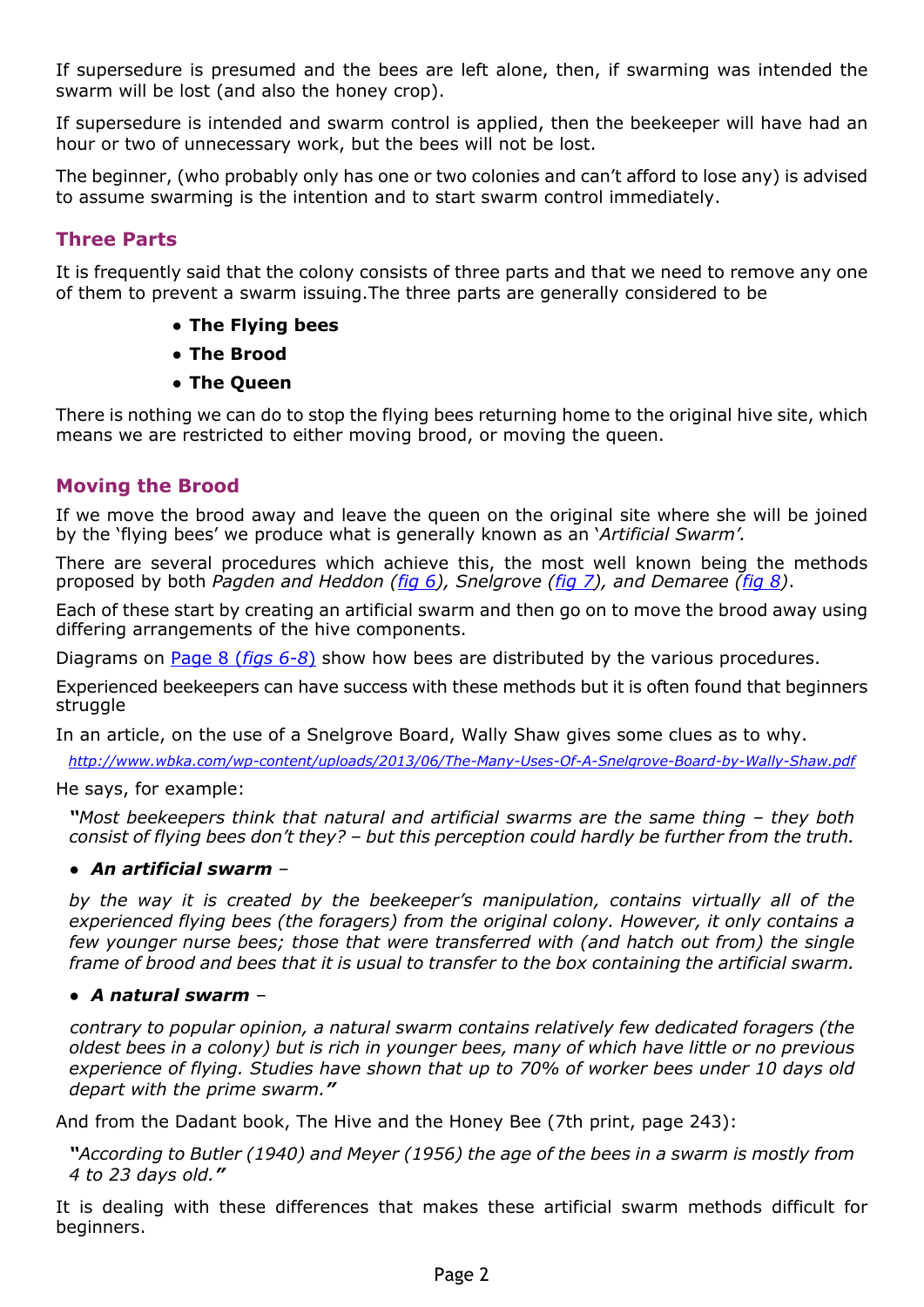## <span id="page-2-0"></span>**The only other option is to Move the Queen**

We could just cull the queen, so that the colony will not be able to swarm.

However this does nothing to reduce the 'swarming urge' (which is in effect the desire for the colony to reproduce), and not a lot to weaken the colony.

As soon as a new queen has been raised and mated we may be back at square one.

If conditions have changed it is possible that this may work, but there is no guarantee. Also the survival of the colony would then depend on a new queen being produced and mated and thus it seems we would be better off keeping the queen alive elsewhere as insurance.

## **Splitting the Colony - start by making a Nucleus**

The simplest way to do this is to divide the colony into two parts, one part with the original queen which is moved to a new site, and the other with queen cells and bees to tend them which is left in the original location, as described in the diagram on Page 6, *[fig 2](#page-5-0)*.

The beginner should start by making a nucleus. The BBKA has produced a leaflet showing how to do this.

*[BBKA - Swarm Control for Beginners - L003 \(via BBKA website\)](http://www.bbka.org.uk/files/library/swarm_control-l003_1342859999.pdf)*

Take care to reduce the original colony (often referred to as the parent) to one queen cell. The BBKA article suggests choosing a queen cell when all have been sealed. However, there is a possibility that the chosen cell will be a dud.

Instead, RBKA recommends that an open cell, (so that you can see it has a grub), is chosen at the time that the split is made. And then to check through the colony carefully seven or eight days later in case further queen cells have been produced after the split was made.

#### **Take care not to shake the frame with the chosen queen cell**

The nucleus will be small and unlikely to swarm and therefore you will have only the original colony to worry about. The original queen can be kept in the nucleus until it is certain that a suitable replacement has been generated.

The parent colony will not be able to swarm until the new queen is in lay and this will be after at least two weeks, maybe three. By this time almost all the brood will have emerged and the new queen will have plenty of room to lay and swarming is unlikely.

(*If an open cell is present when the split was made it will be more than 8 days until a new queen emerges: a further 3 or 4 days before mating, and 3 or 4 more before laying begins - if the weather is good!)*

However it is possible that subsequently the colony may build up sufficiently for the process to be repeated, so continued vigilance will be necessary.

(*Many creatures will raise two broods in a good summer and a bee colony will do likewise.)*

If a new viable queen is not produced the colony can be re-united with the nucleus complete with the old queen. Otherwise unless increase is desired, shortly before the main honey flow the colonies can be united under the chosen queen.

If the colony is a strong one, say 10 or more frames with brood, then the split can be made proportionately stronger say 4 or 5 frames of brood.

Some books refer to a making a nuc and splitting the colony as separate procedures. However the mechanism is the same and the only difference is in the number of frames moved.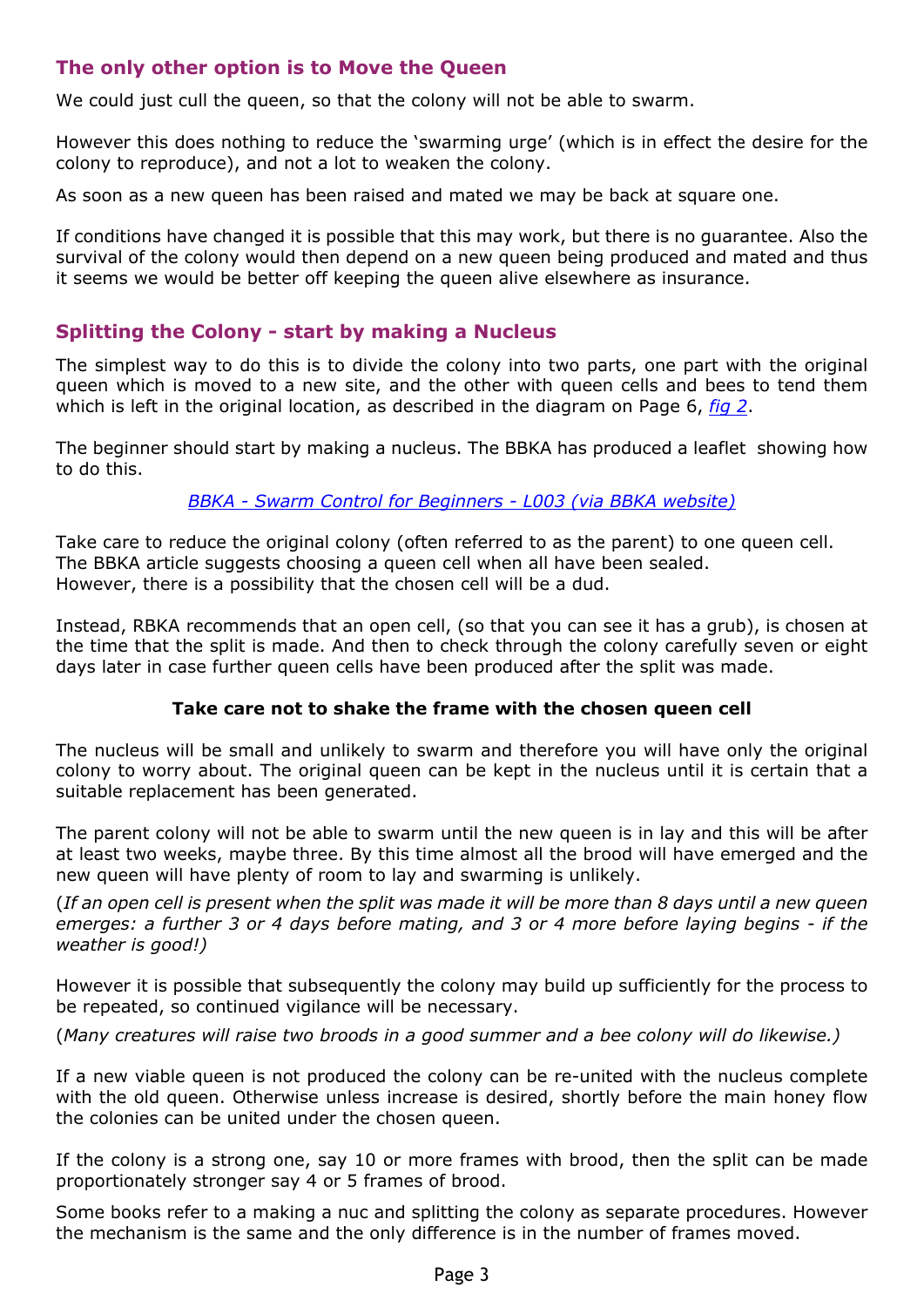## **Beware!**

Some beekeepers do not distinguish between a **Nucleus** and an **Artificial Swarm** which can lead to much confusion.

### **Making Increase or Uniting**

Beware of inadvertently making increase.

- Unless extra colonies are desired the two parts should be re-united.
- Uniting before the honey flow is likely to improve the crop.
- Uniting before winter will increase the chances of survival.

Otherwise next year you will need twice as much spare equipment!

### **Vertical Split**

If space and/or equipment is short the split can made on the same stand and under the same roof as the original. This procedure, which requires a fairly simple *Division Board* is described by Ken Basterfield in an article which has been published in both the BBKA News and BeeCraft.

Ideally to reduce the mixing up the flying bees during inspections of the lower box, the top half of the split colony should be kept intact. This may not be easy if working alone and you may be better to keep the split separate. See diagram on Page 6 *[fig 3](#page-5-2)*.

(*[link to: RBKA Beekeeping Information Sheet \(5\) - Swarm Control using a Vertical Split\)](https://rbkbblog.files.wordpress.com/2015/04/beekeeping-information-sheet-5-vertical-split.pdf)*

*To apply this process to a WBC needs a more complicated Split Board and may be beyond the scope of a beginner.*

#### **Making Queens**

In his book '*Sixty Years with the Bees'*, Donald Sims describes a method attributed to Wilson which uses the same principle to create queen cells.

Here suitable frames of brood are obtained, first making sure that queen is not on them and that they are covered in nurse bees.

These are installed on the original site where they are joined by the flying (*foraging*) bees. The remainder is 'taken away'; in this case above a division board with an entrance on each side.

(*[Link to: RBKA Beekeeping Information Sheet \(6\) - Wilson's System of Queen Rearing](https://rbkbblog.files.wordpress.com/2015/04/beekeeping-information-sheet-6-wilson-queen-rearing.pdf))*

As with most things in beekeeping, there are variations on this theme. In an article in BeeCraft on managing a colony on brood & half, Adrian Waring describes a procedure, again using a split board, but he uses only two frames of brood in the queen raising portion and relies on the bees from the supers to do the nursing. The bulk of the brood and the queen are placed above a split board with the entrance facing backwards.

This is the same as the Wilson method (see above) for rearing queens except that Wilson uses a split board which has two entrances and later divides the box with the queen cells in order to produce two nucs with queens at the same time all under the one roof.

(*[Link to: RBKA Beekeeping Information Sheet \(7\) - Swarm Control with Brood and a Half](https://rbkbblog.files.wordpress.com/2015/04/beekeeping-information-sheet-7-brood-and-a-half.pdf))*

Note both of these last two procedures concentrate on producing new queens and end up with reinstalling the old queen on the original site.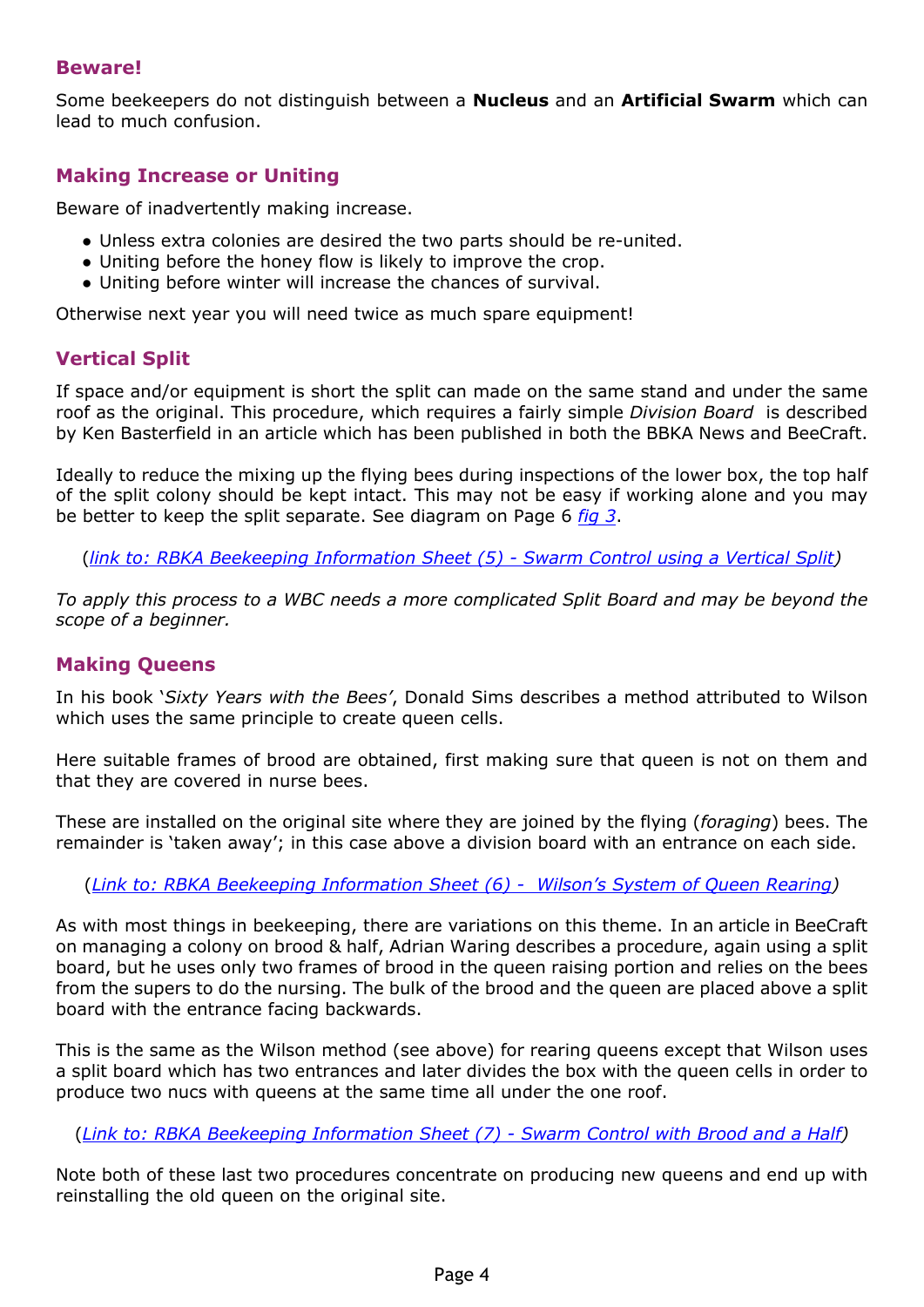## **Shook Swarms**

The term is generally used to describe the process of shaking all of the bees into a new box of foundation.

It is used as a means of transferring the bees to clean comb and is recommended as a means of dealing with European Foul Brood (EFB) and Nosema.

By shaking bees from only three or four frames (including the queen) an approximation to a swarm is produced. However to prevent the bees returning to the original colony the shaken 'swarm' will need to moved to a different apiary.

## **Can't Find the Queen**

If all attempts to find the queen have failed then the Wilson or Waring method should be used.

Note the method described on the FERA/APHA site for dealing with this problem sets out to create an artificial swarm hoping that the queen is present on the chosen frames of brood. In case she is not there a frame with eggs is included.

(*[Link to: NBU FAQ 18 - Swarm Control when you can't find the queen](https://secure.fera.defra.gov.uk/beebase/downloadDocument.cfm?id=205)*)

In this case the situation will be as described in the Waring procedure.

It may be better to ensure that the queen remains in the original box, by brushing all the bees off the frames to be moved.

Additionally there may be something more to be gained by getting these frames covered in nurse bees by placing them above a queen excluder over the original colony for a couple of hours in the same way that the Wilson method uses.

## **So How Should the Beginner Proceed?**

Whichever method is used be aware of how the bees are being redistributed. How the boxes are to be rearranged will become clearer if you know where the bees have go. The diagrams (fig 1-8) on Pages *[6](#page-5-3), [7](#page-6-0)* & *[8](#page-7-3)* show what happens.

● Although the artificial swarm is frequently recommended in the beekeeping journals the beginner is advised to leave this procedure and its many variations until more experience is gained.

● Start with moving the queen away by creating a **Nucleus** (page 6, *[fig 2](#page-5-0)*)**.** Note the BBKA Basic Assessment requires a method of swarm control to be described and making a nucleus is accepted. Many beekeepers find that this is the only procedure they need.

● If adequate woodworking skills are available to make the simplified Snelgrove board, then the split can be made 'under one roof and on the same stand' (page 8, *[fig 7](#page-7-1)*).If this procedure is to be used, note what the author says about **Careful Inspections.** The method may not be suitable for those of 'smaller stature' or working alone.

● It is then a comparatively small step to **Wilson's method** for raising queens (page 7, *[fig 4](#page-6-1)*).

• It should be possible with three hives for two of them be managed for honey production with the quality of any queens which may be produced taking second place, and the third colony being used for queen rearing using Wilson's method with honey production taking the minor role.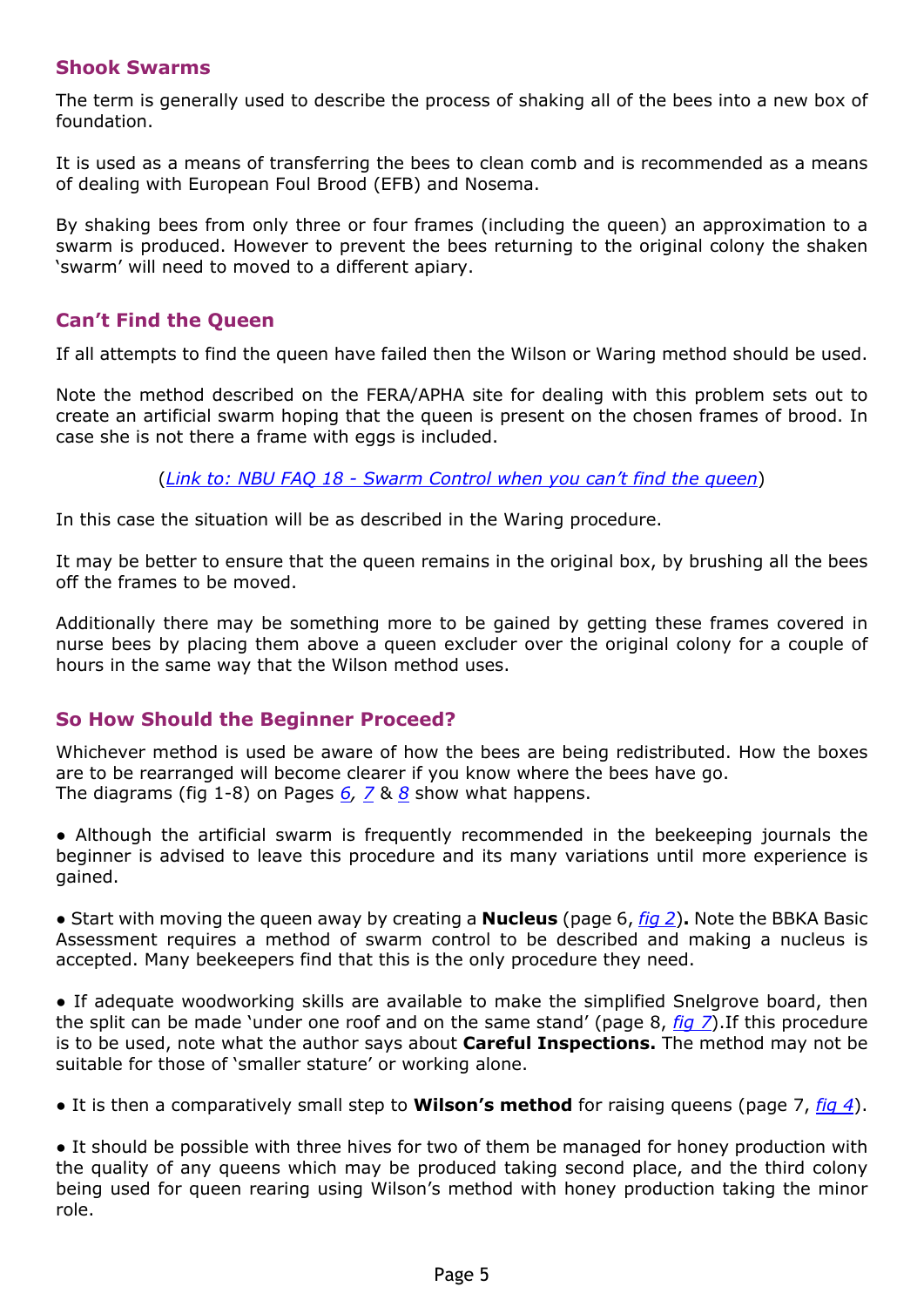## **How the Bees are Redistributed**

**(A)** Methods which **move the Queen** and **leave the Brood with the Foragers**

<span id="page-5-3"></span><span id="page-5-1"></span><span id="page-5-0"></span>

Page 6

Two or more<br>frames with bias<br>Nurse bees

Split board

Queen

Queen plus two or more frames of brood and Nurse bees.

The queen is put into a new box below the split board with a rear entrance.

<span id="page-5-2"></span>boxes.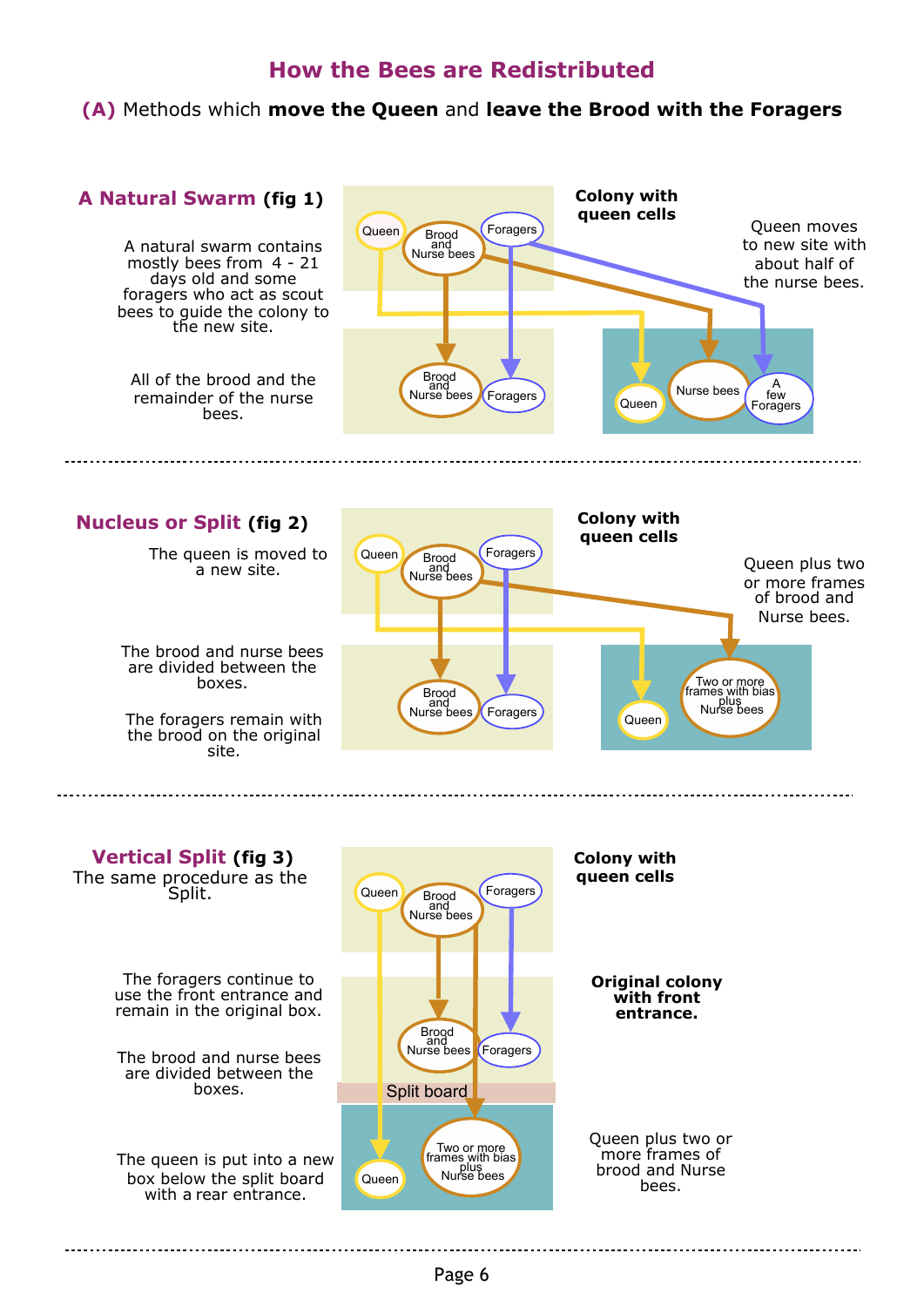# **How the Bees are Redistributed**

<span id="page-6-0"></span>**(A)** Methods which **move the Queen** and **leave the Brood with the Foragers**

<span id="page-6-1"></span>